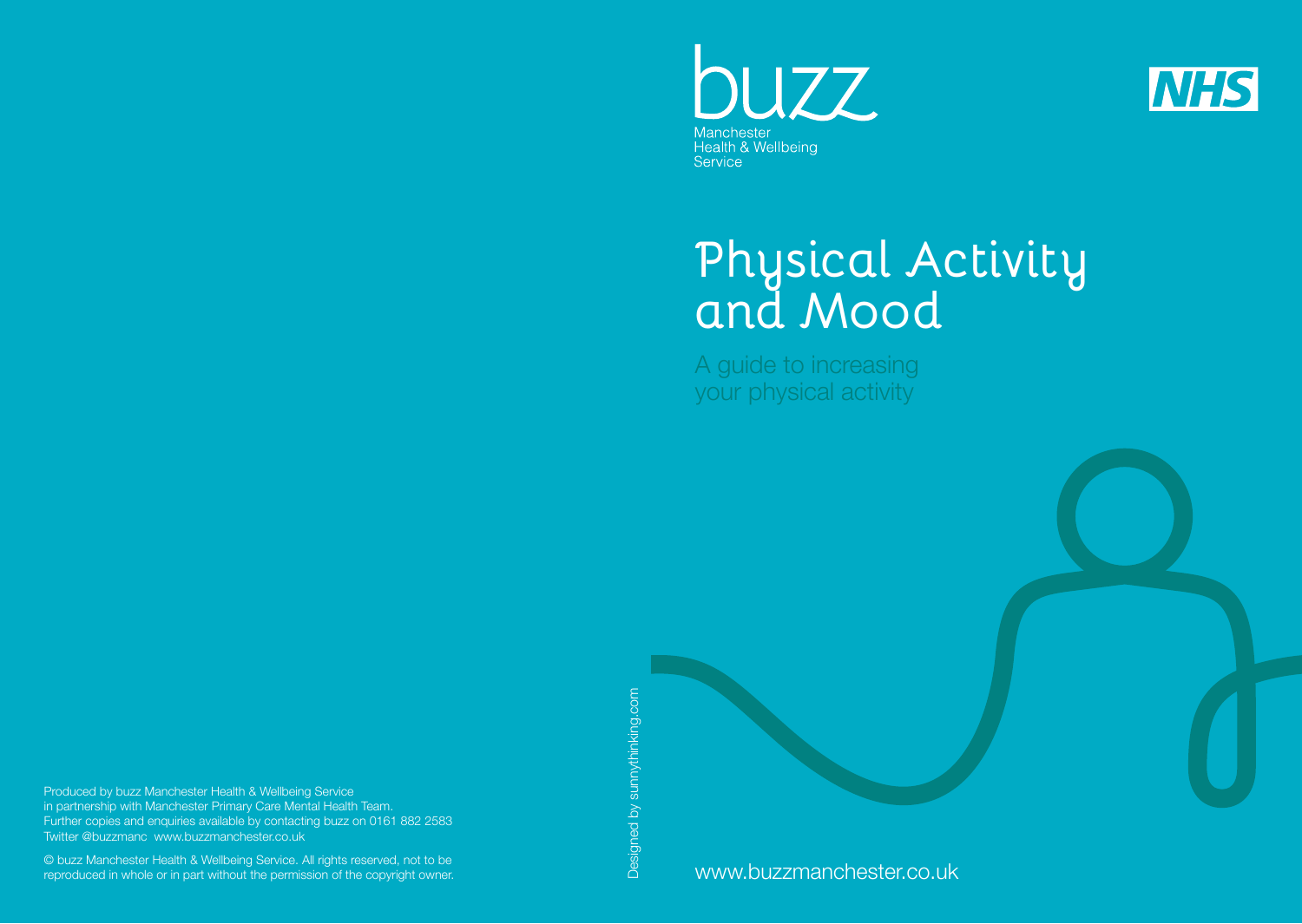**This guide is one of a series about mental health and wellbeing by buzz Manchester Health & Wellbeing Service. You can find more guides at www.mhim.org.uk**

**'Physical Activity and Mood' teaches you about how physical activity can improve your health and boost your mood.**

# **Contents**

- **04 Getting the most out of this guide**
- **05 Understanding the benefits of physical activity**
- **14 Increasing your physical activity**
- **27 Setting goals**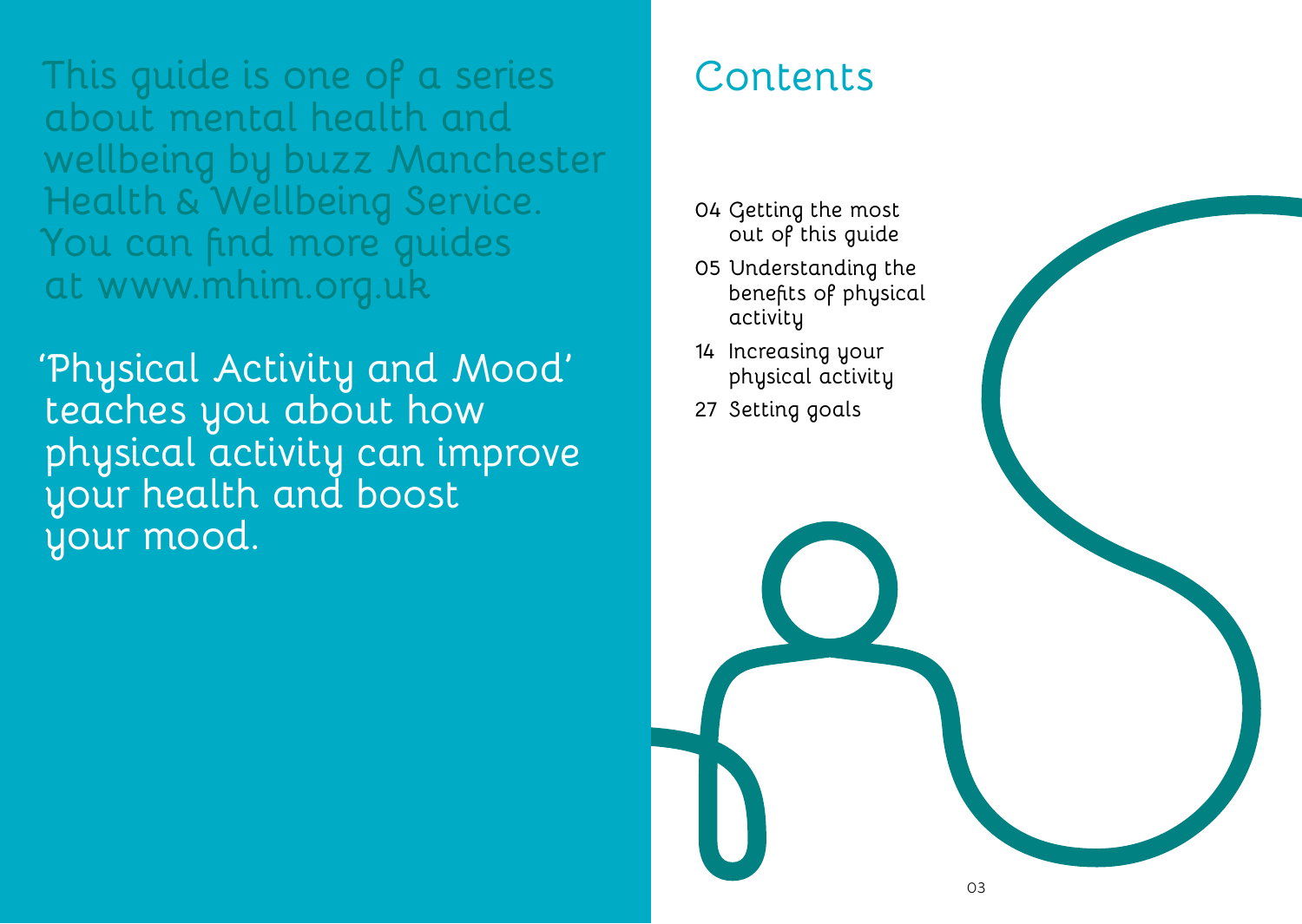#### **This guide aims to:**

- Help you think about the type and amount of physical activity you can do to improve your health
- Give you practical quidance about how to include more physical activity in your life
- Help you overcome issues that may make it difficult to start or stick to a more active lifestyle

**This guide will also help you if you are experiencing any of the following:**

- Depression
- Anxiety
- Phobias
- Panic attacks
- Stress

If you are experiencing any of these problems it can affect how you might feel about taking part in physical activity.

Feeling anxious or depressed can result in a lack of energy and little motivation to do everyday things. However, taking part in physical activity on a regular basis can have a positive impact on our mental health and the symptoms that are associated with poor mental health.

# **out of this guide Understanding the benefits of physical activity**

**There is evidence to suggest that physical activity can give you a positive outlook on life and improve your mental wellbeing.** 

It helps to build self-esteem, as well as improve concentration and sleep. It can also help prevent the symptoms of anxiety and depression.

#### **What scientific studies tell us:**

- Weight: increasing the amount of physical activity you do can help reduce your weight, making you physically healthier, and more comfortable with how you feel about yourself. (Some people lose inches instead of weight because muscle weighs more than fat)
- Depression: a regular programme of physical activity can help people to overcome depression
- Stress and anxiety: even short bursts of activity can have a positive effect on reducing levels of anxiety and stress. For people who continue over several months the effects are more positive. Physical activity can improve how we react to stress and help us recover more quickly from stressful experiences
- Sleep: being regularly active. particularly in the daytime, can improve sleep quality. People who are regularly active fall asleep faster, and sleep longer and more deeply than inactive people
- Self-perception: physical activity can make people feel better about themselves, through changes in their body image, fitness levels and strength. Higher levels of physical activity are associated with more positive wellbeing, mood and overall life satisfaction
- Reduces the risk of dementia: being active regularly throughout your life can help to keep the brain healthy and reduce the risk of dementia in older age. It can also slow the rate of dementia in people who are in the early stages of dementia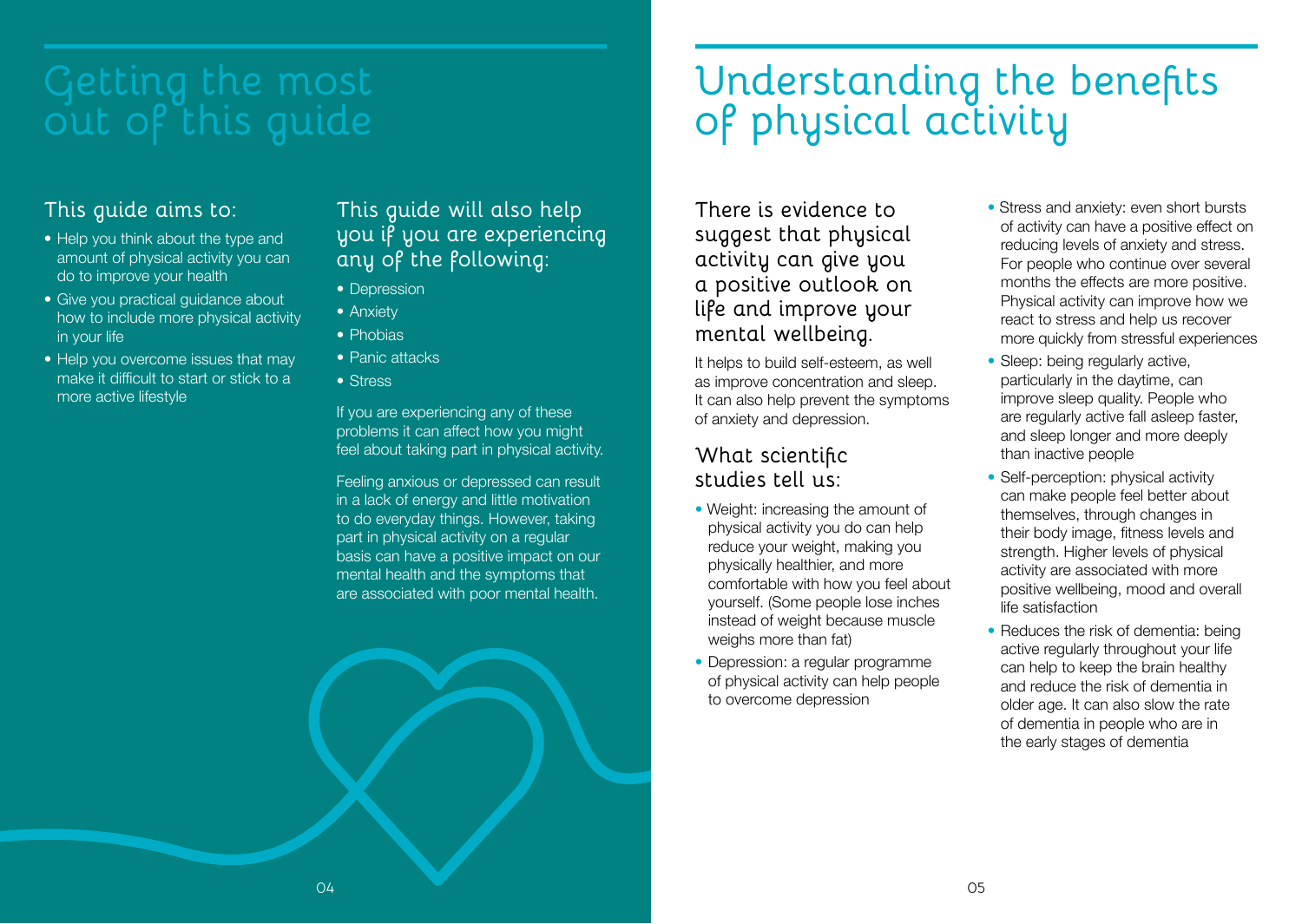#### **How physical activity benefits your mental health**

- 1. There are certain chemicals in our brain that can make us feel happy. Physical activity can increase the production of these chemicals (called endorphins and enkephalins)
- 2. Physical activity can improve the way we look and feel about ourselves. This boosts our self-esteem
- 3. Exercise involves learning new skills and achieving goals, this may improve your self-worth
- 4. Taking part in physical activity can involve meeting new people. This could mean making new friends and feeling less isolated
- 5. Physical activity can divert your attention from your mood and negative thoughts and gives you something else to focus on taking you out of your low mood
- 6. A programme of physical activity can help give structure to your day. It gives you a sense of purpose and goals to work towards
- 7. Some physical activity can get you out of the house. This can mean you get fresh air and new scenery
- 8. Taking part in regular physical activity can improve the quantity and quality of your sleep because you exert more energy when active and become more relaxed afterwards

## **The benefits of being physically active**

**Our physical and mental health are closely connected and if we feel benefits in one, we should feel benefits in the other.** 

#### **Physically active people are more likely to:**

- Be lively, energetic and alert
- Have fun
- Have a healthy diet
- Be healthier (physically and mentally)
- Lose weight
- Have a lower percentage of body fat
- Have stronger bones and muscles
- Have good posture
- Have joints that move well
- Be less prone to accidents
- Be happy with their body shape
- Have a reserve of energy
- Avoid disease and illness
- Lift, push and pull more easily
- Have a strong, healthy heart
- Have improved lung functioning
- Have a sense of wellbeing
- Have a sense of achievement

#### **There are some benefits you can feel right away, for example:**

- More relaxed
- Less stressed
- Less tense
- Less shaky
- More calm
- Better mood
- More focused
- Better concentration
- More composed
- Feeling more able to cope
- More energised
- Sleep better
- Less tired
- Sense of achievement
- Thinking clearer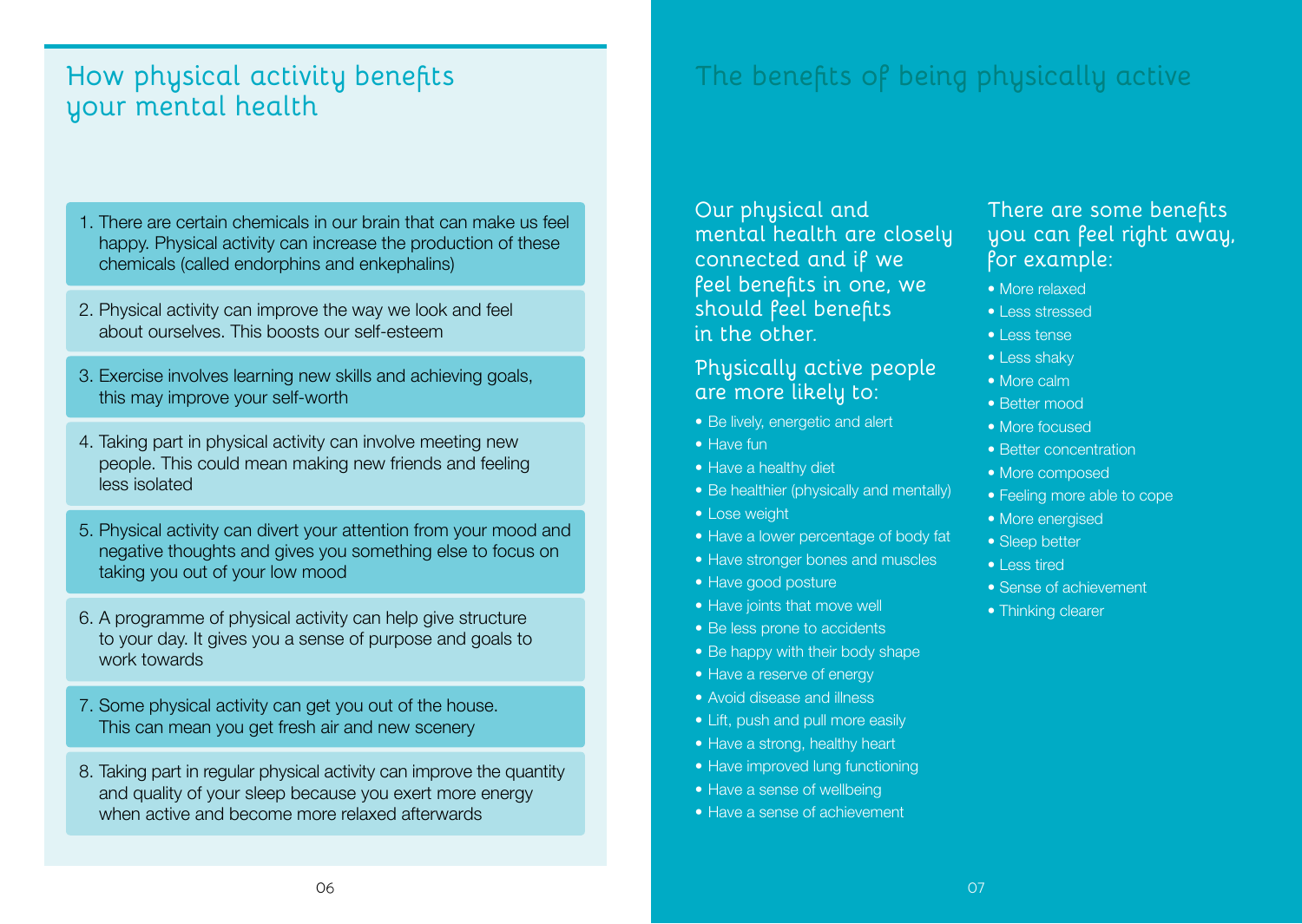## **Symptoms checklist**

#### **Place a tick next to those symptoms you experience regularly:**

#### **How you feel...**

- Anxious, nervous, frightened
- □ Depressed, low in mood, down
- □ Tense, stressed, uptight, on edge
- Angry and irritable about the slightest things
- $\Box$  Feeling alone even if you are in company
- □ Low in energy/tired

#### **What happens to your body...**

- $\Box$  Fast heart beat
- **□** Chest feels tight or painful
- Sleep problems
- $\Box$  Changes in weight, appetite and eating
- $\square$  Tense muscles
- $\Box$  Aches and pains

#### **How you think...**

**□ Losing confidence in yourself** 

- Can't concentrate
- **□** Negative thoughts
- **□ Constant worrying**
- $\Box$  Imagining the worst and dwelling on it
- $\Box$  Thinking that everything seems hopeless

#### **What you do...**

- $\Box$  Lose interest in things you used to enjoy
- $\Box$  Get snappy and irritable
- $\Box$  Can't be bothered to do everyday tasks

 $\Box$ Restless

 $\Box$  Become hyperactive or under active

#### **If you are experiencing any of these symptoms you could:**

- Visit your GP for advice
- Refer to the contact list at the back of this guide
- Visit your local health information point located in public libraries
- Increase the amount of physical activity you do

**"If you feel good and look good, it can increase your confidence and self-esteem."**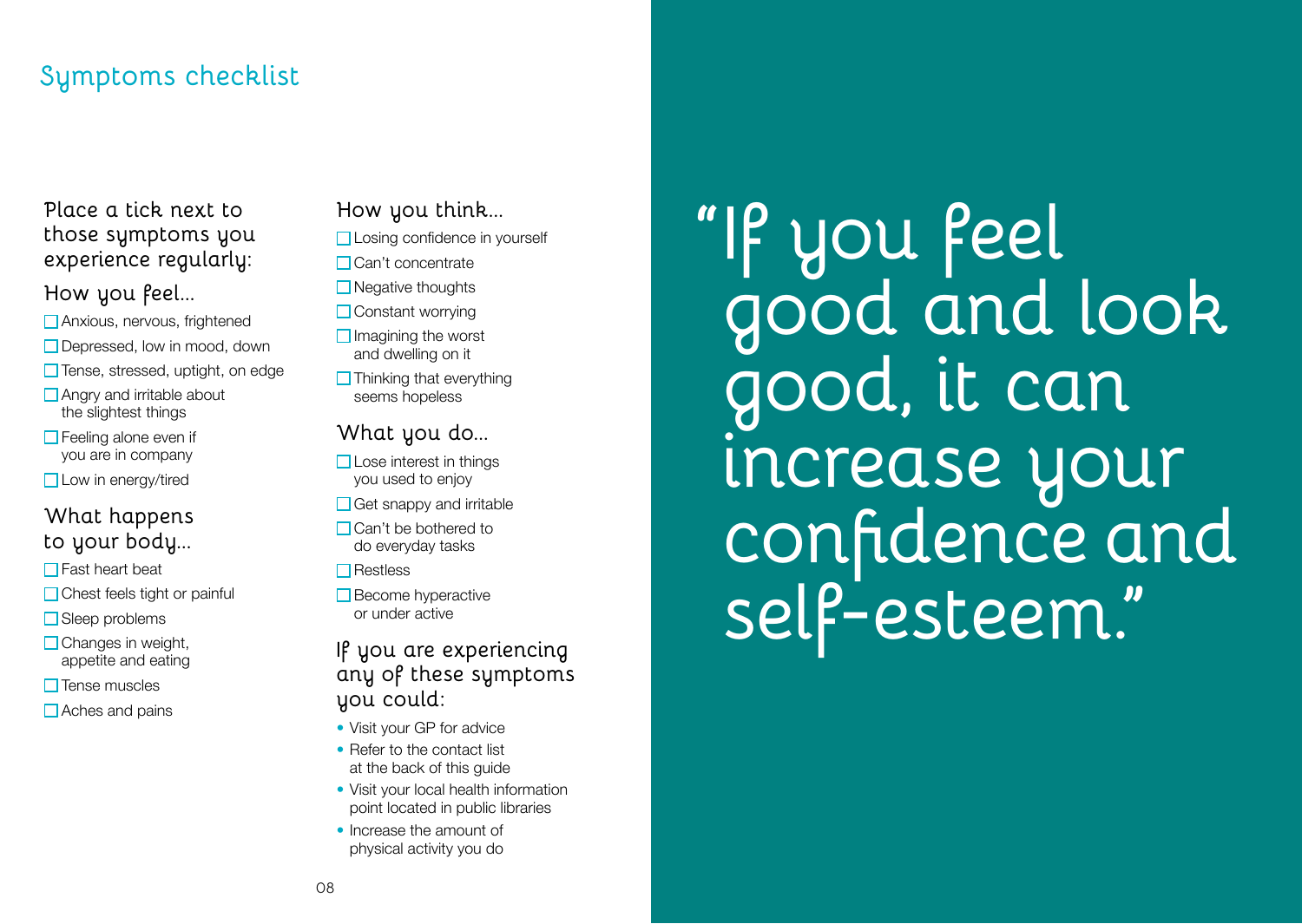#### **Personal experiences of physical activity**

#### **The joys of playing football**

'I've always played and watched football. Playing football has helped me combat depression, by giving my mood a lift when I play and it is a good distraction from everyday stresses and strains.'

#### **Walking helps**

'I feel better after a walk, it keeps my blood pressure down. It stops me being so sleepy and feeling so weak.'

'It is very uplifting spiritually, physically and is very therapeutic for my mental health. The scenery is breathtaking. It gives me a wonderful buzz and it doesn't matter about the weather.'

#### **Even if you are too tired**

'Sometimes you feel too tired to exercise, but it's strange because if you can make yourself do it, you feel like you've got more energy afterwards. If you exercise with a friend, you can encourage each other, when one of you feels as though you can't be bothered.'

#### **You can feel the benefits immediately**

'A lady came to a keep fit class run by an exercise tutor three weeks after being off antidepressants which she had been on for four years. She was very tearful, shaky, had no confidence, and felt that she could not do much. The instructor encouraged, praised and empathised with her. She took part and finished the whole class. After the class she told the tutor she felt better. The tutor made her aware how she was no longer trembling and shaking and was more composed rather than tearful. Also she looked more confident and relaxed.'

#### **Distance makes no difference**

'I have been attending the Gardening Group for approximately six months. Although it is some distance, a change of scenery and being part of a group make it worth my while. It also gives me the opportunity to enjoy being outside and getting fresh air, which makes me feel happier mentally and physically. The group has inspired me to want to grow fruit and vegetables at home.'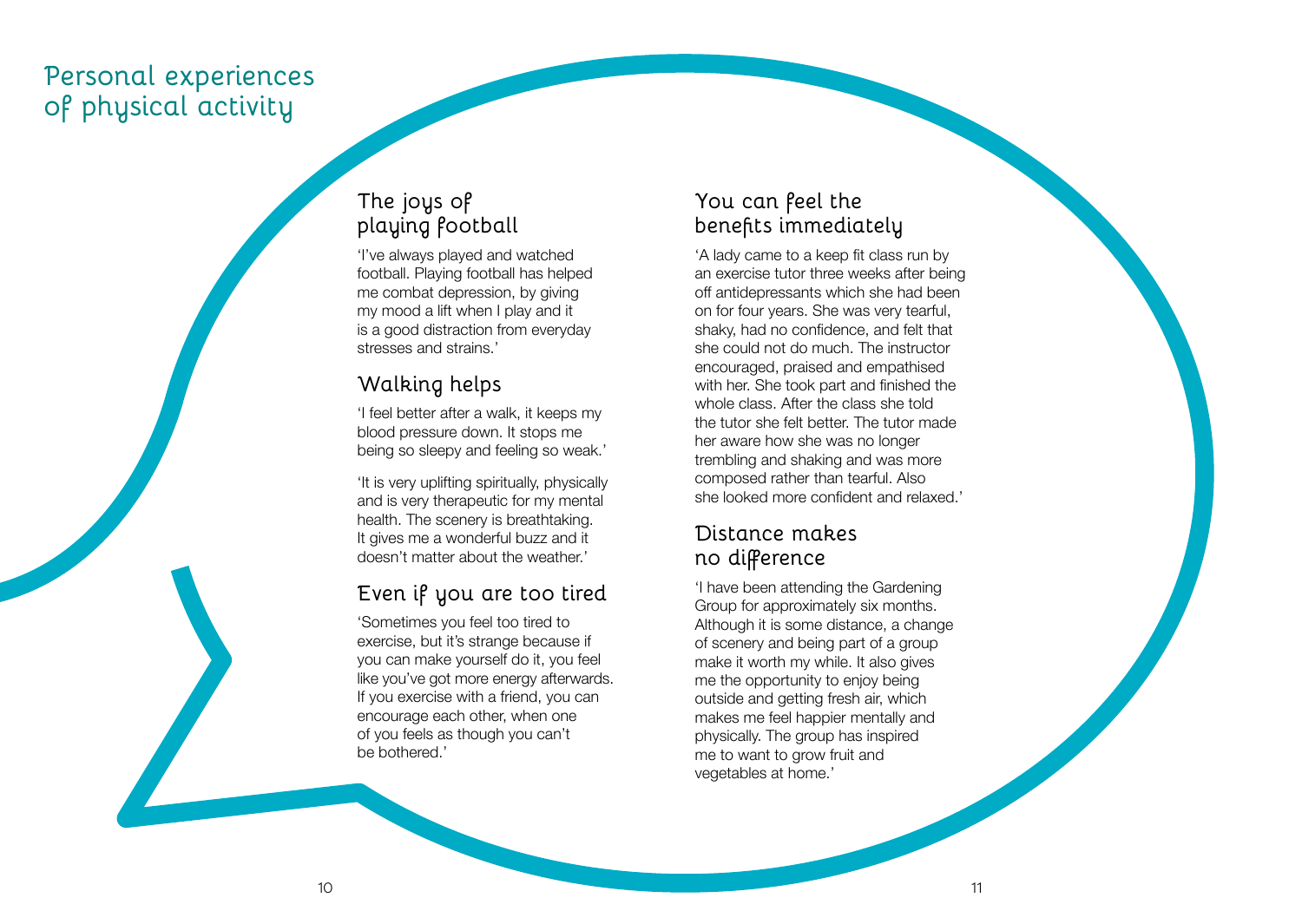**To stay healthy you should try to be active on a daily basis. Adults aged over 19 should aim to do at least:**

- 150 minutes of moderate intensity activity every week
- Or, 75 minutes of high intensity activity every week (one minute of high activity is worth the same as two minutes of moderate activity)
- Or, a mix of both moderate and high activity. For example two 30 minute runs and one 30 minute fast walk counts as 150 minutes
- And, strength exercises on two or more days of the week that work all the major muscles (legs, hips, back, abdomen, chest, shoulders and arms)

Older adults who are at risk of falls such as people with weak legs or some medical conditions should also do exercise to improve their balance and co-ordination such as Tai Chi, yoga and dancing.

One way to meet this is to do at least 30 minutes on five or more days a week. Your 30 minutes can be broken into three 10 minute slots to make it easier.

#### **Moderate intensity activity**

Moderate intensity activity should not leave you so breathless that you cannot speak while you are doing the activity. If you cannot speak you are working too hard.

#### **You will be working at the right level if you:**

- Feel a bit warmer
- Feel a bit sweaty
- Feel like your heart is pumping a bit faster
- Makes you breathe a bit harder

Examples are walking fast, cycling on level ground, water aerobics, pushing a lawn mower, yoga, Tai Chi.

#### **High intensity activity**

If you're working at this level you won't be able to say more than a few words without pausing for breath.

#### **You will be working hard enough if:**

- Your breathing is hard and fast
- Your heart rate has gone up quite a bit

Examples are hill walking, riding a bike fast or on hills, football, running, aerobics.

Guidelines can change. For more information go to www.nhs.uk/Livewell/fitness **Strength and balance exercises such as Tai Chi and yoga are very good for:**

- Strengthening core muscles
- Improving balance (useful if you are unsteady on your feet e.g. some medication can do that)
- Flexibility

Activities that work the major muscles include lifting weights, using resistance bands, heavy gardening and digging.

#### **Remember:**

- If you haven't done any activity for ages, even a little bit will have a strong effect. Start slowly and build up bit by bit
- Find something you enjoy doing, you're more likely to stick to it
- Every little helps!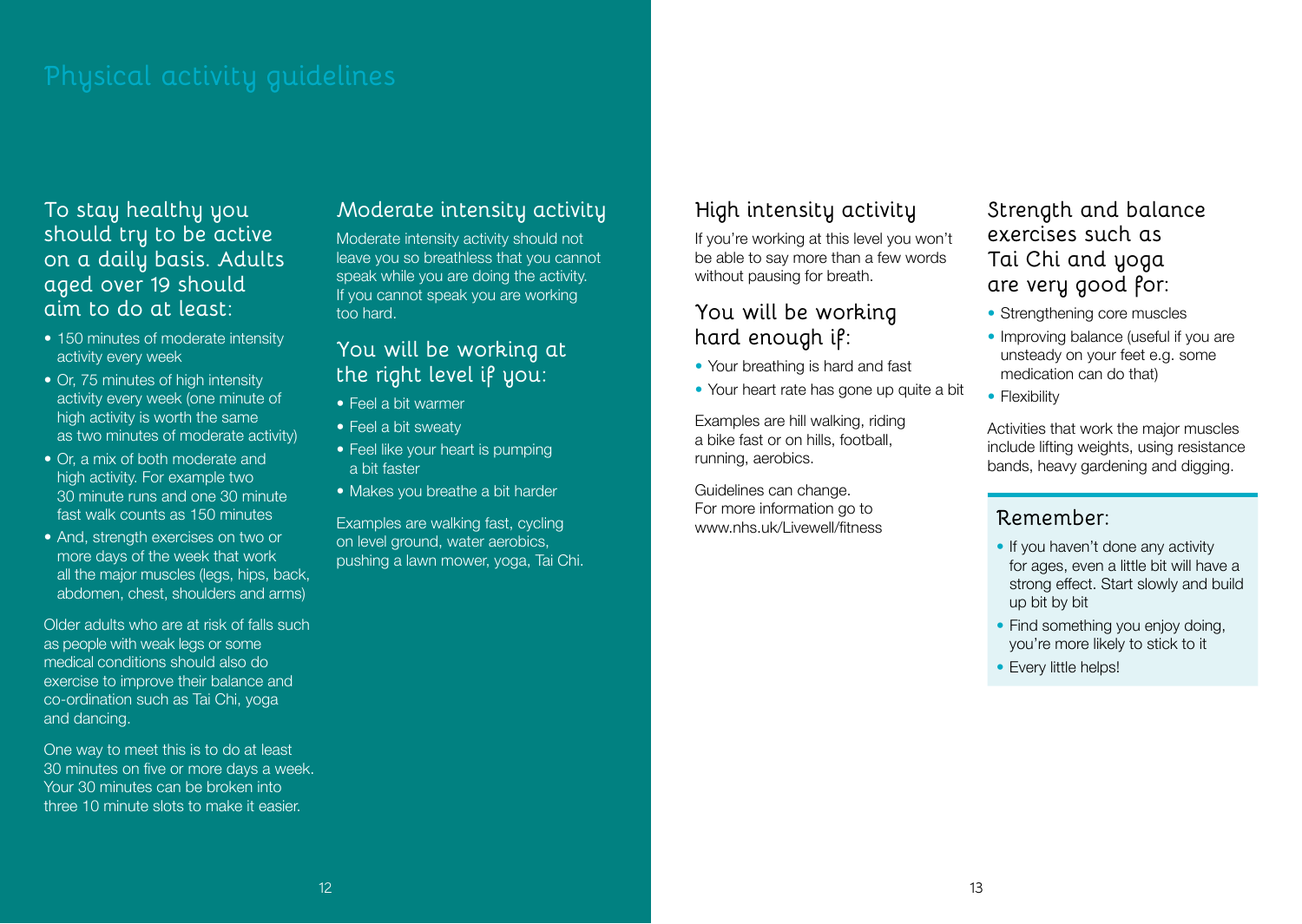# **Increasing your physical activity**

**A good starting point can be to look at the amount of physical activity you do now as a basis for making any changes.** 

Take a look at the list of activities and tick whether you do them often, sometimes or never.

This test should provide you with a baseline of where you are starting from and where you could make changes. For example if you've ticked activities that you never do, then you may want to start doing them sometimes.

If you start to make changes, take the test again after a week, then after a second week, to see what changes you have made.

#### **How much physical activity do you do?**



Tick **(y)** yes, **(s)** sometimes or **(n)** no.

Do you walk instead of taking the bus or car whenever possible, e.g. do you walk to the local shops?

Do you walk briskly? (At a pace that keeps you warm and slightly out of breath)

Do you use stairs instead of lifts wherever you can?

| When you do housework do you do it vigorously? |  |
|------------------------------------------------|--|
| e.g. cleaning                                  |  |

Can you carry shopping bags without feeling breathless?

Can you walk up a hill or stairs without feeling completely out of breath?

If you have a bike do you ride it?

In a day, do you do something that makes you feel warmer and slightly out of breath?

Are you physically active for a total of 150 minutes each week?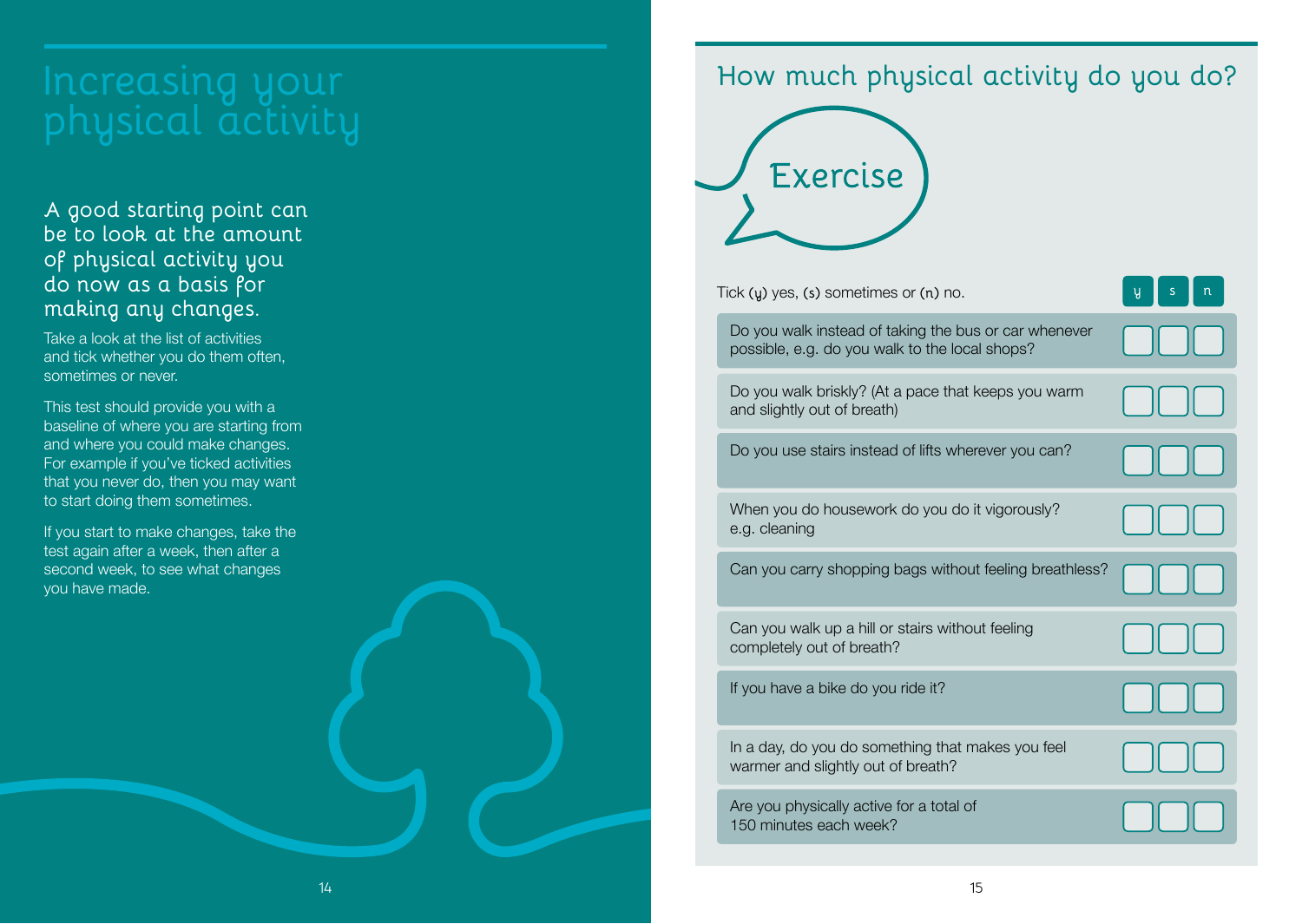#### **Small steps to getting started**

**Physical activity can easily become part of your daily life. Try some of the following to help get you started:**

- Walk around the house during the TV adverts
- Walk up and down the stairs a few times a day
- Get off the bus a stop earlier and walk the rest of the way
- Walk to the local shops instead of taking the car or going by bus
- Use the stairs instead of the lift
- Try marching on the spot whilst you're watching TV
- If you drive, park as far away as possible from where you need to be
- Hide the TV remote
- Be more vigorous with everyday activities like housework e.g. cleaning windows, hoovering stairs
- Do some gardening
- Hand wash the car
- Get your bike out of the shed and use it!
- Take a walk around your local park
- Become active/run around with the kids or your grandchildren
- Try dancing such as line dancing or salsa or what used to be called 'disco dancing'
- Go for a walk on your lunch break
- Walk to the shop to buy your milk and paper instead of getting it delivered
- When meeting a friend go for a walk together

**"Choosing a physical activity that you enjoy ding help keep you motivated."**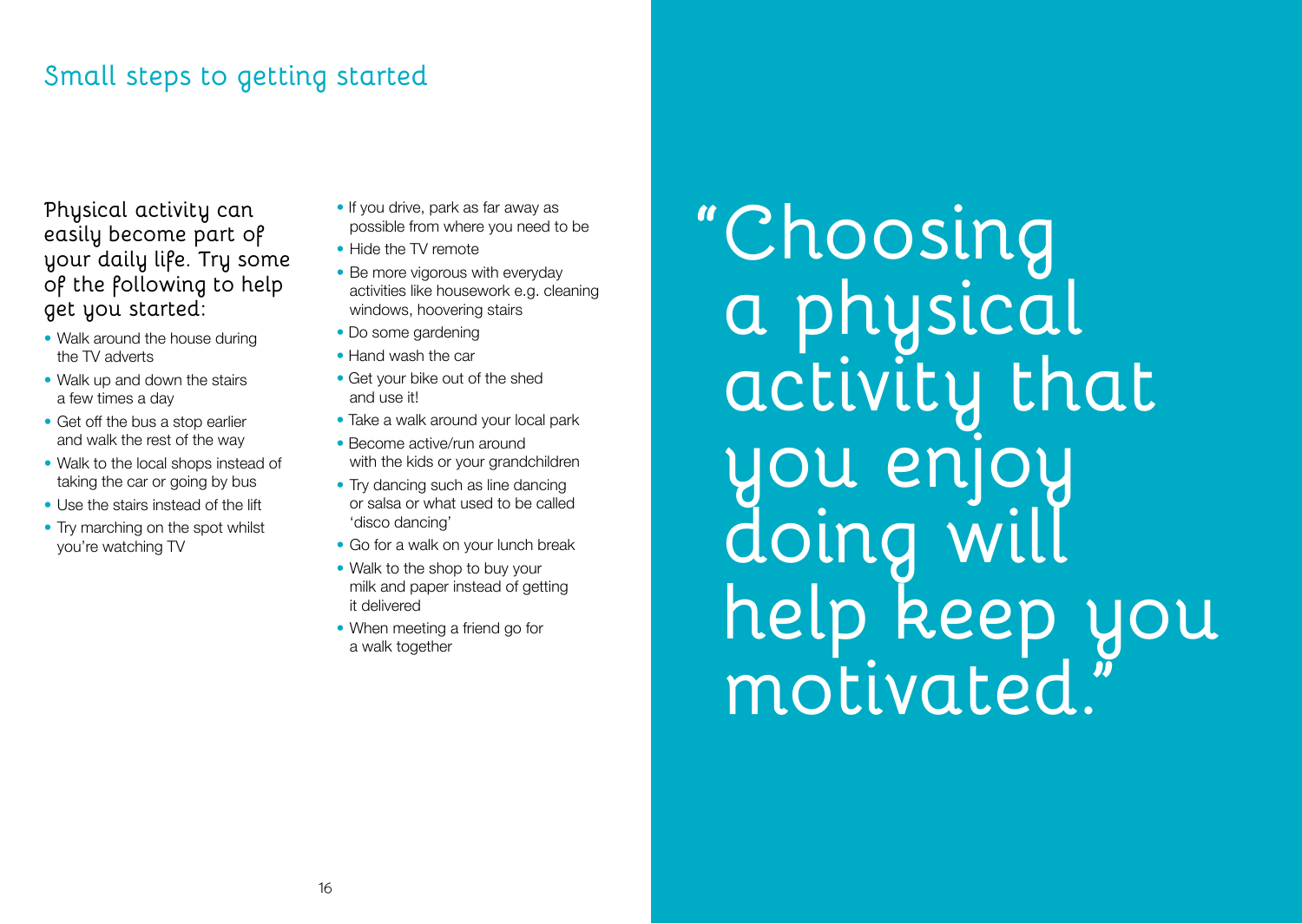## **Which activity is right for you?**

#### **If you are unsure, which activity is right for you, it's useful to consider exactly what you want to achieve:**

- If you want to use physical activity purely for social and leisure purposes, then any activity counts
- If it's to address a physical health issue such as lowering blood pressure or losing weight then it's best to consult your GP as different exercises are better than others
- If it's to help your mental health then ask for advice from whoever is helping you to coordinate your treatment plan or from the list of contacts towards the back of this guide

**In order to ensure that you stick to a healthy, active lifestyle make sure you choose activities that:**

- You can do regularly e.g. walking to the local shops, taking a longer walking route
- You can fit easily into your daily routine
- Fit with your sleep pattern e.g. avoid morning activity if you are more alert later in the day
- Can be done at a place near where you live
- Don't have to depend on the weather or any other factors that might be out of your control e.g. exercising at home, going to the leisure centre
- Are appropriate to your existing level of fitness

#### **People enjoy physical activity for different reasons:**

- Some people like time to themselves whereas other people enjoy company
- Some people like to be outside whereas others may prefer to be inside
- Some people enjoy being part of a team or even activities where there is an element of competition involved
- Some people like physical activity to fit into daily life
- Some people use it to take a break from work or housework

#### **Did You Know?**

Studies have shown that continuing an exercise programme for 16 weeks can equal the effects of taking antidepressant medication. And you don't get the side effects!

| <b>Exercise</b> |
|-----------------|
|                 |

#### **What do you enjoy about physical activity?**

**What would make you enjoy physical activity more?**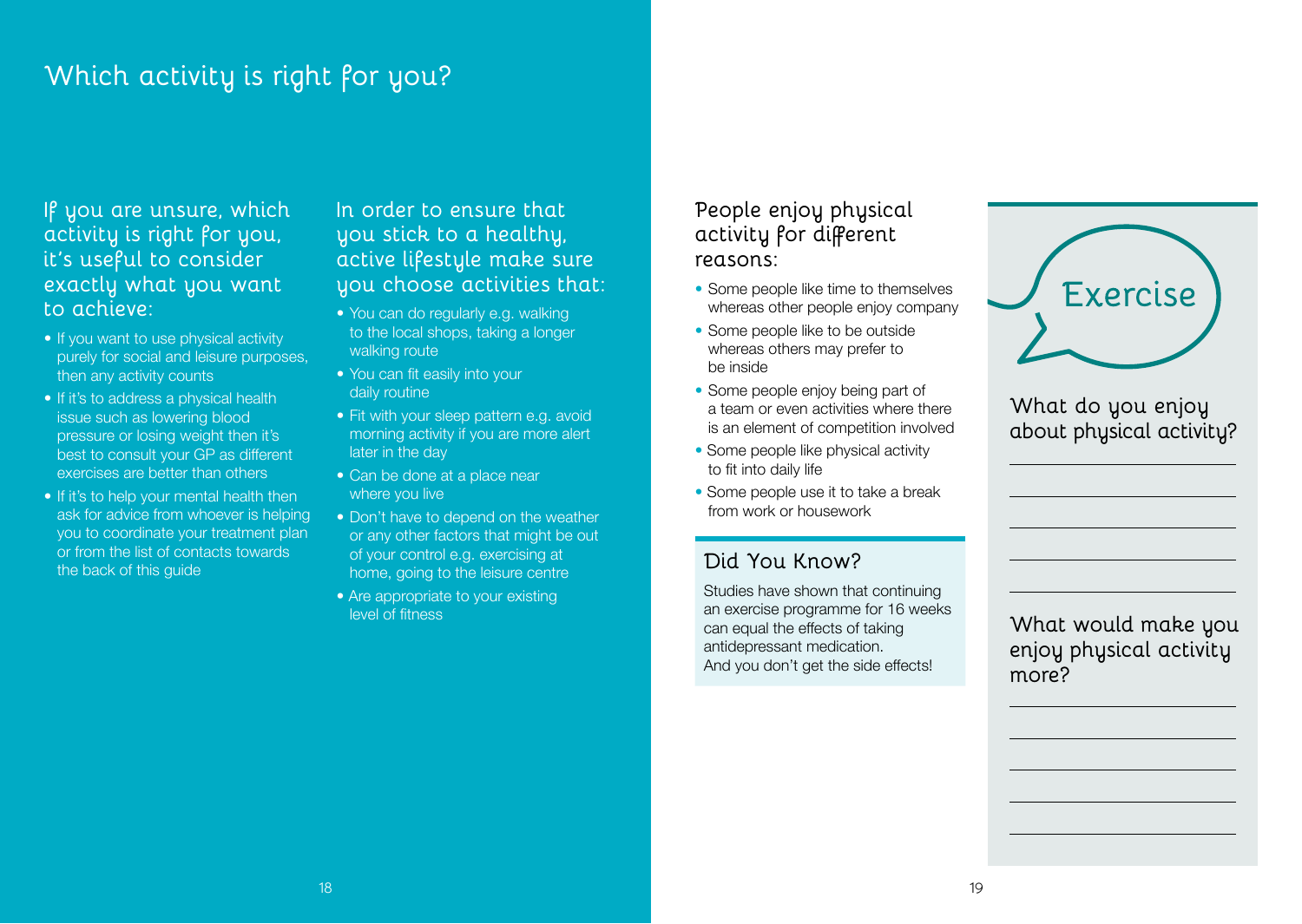#### **Thinking about the reasons why you want to become more physically active could also help you choose an activity.**

Tick all those that apply to you.

#### **I want to:**

- Improve my health
- **Improve my body shape**
- Improve my body tone
- Lose weight
- Look and feel younger
- Increase my energy levels
- Keep fit or get fitter
- Lower my blood pressure
- Lower my cholesterol
- Reduce stress
- Reduce depression
- Reduce anxiety
- Reduce my tension
- Forget my worries
- Feel good about myself
- Let off steam
- Improve my sleep patterns
- Get outdoors
- **Make new friends**
- Spend time with others
- Have time for myself
- Be part of a group
- **Other (please specify):**

**Now see if the following activities involve any of the things that you enjoy doing:**

- **• Aerobics**
- **• Badminton**
- **• Bowls**
- **• Brisk walking**
- **• Cricket**
- **• Curling**
- **• Cycling**
- **• Dancing**
- **• Energetic housework**
- **• Football**
- **• Golf**
- **• Gym**
- **• Gardening**
- **• Horse riding**
- **• Jogging**
- **• Netball**
- **• Rowing**
- **• Running**
- **• Squash**
- **• Swimming**
- **• Tai Chi**
- **• Tennis**
- **• Weight training**
- **• Yoga**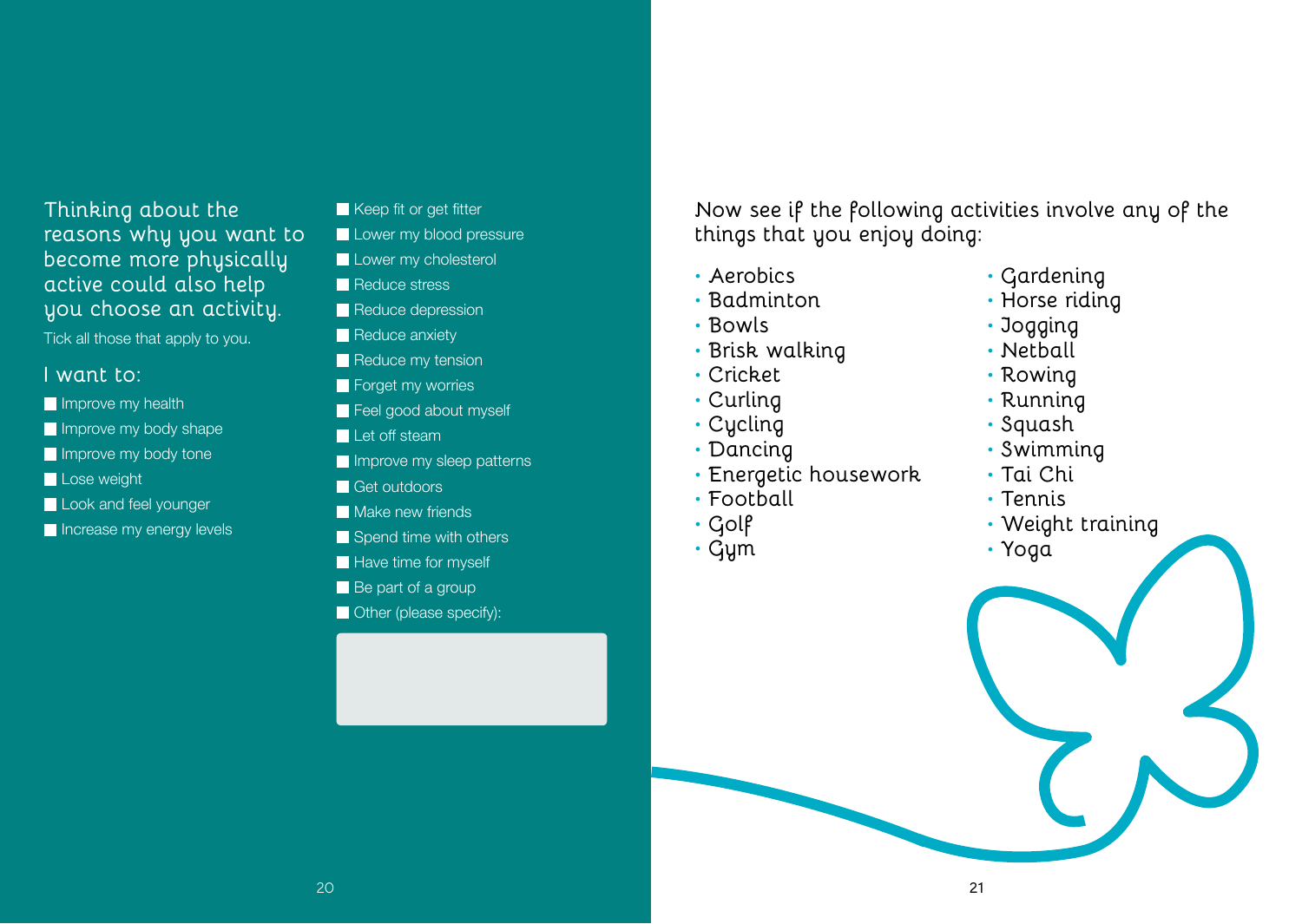## **Tips for safe physical activity**

**Talk to your GP before embarking upon a programme of physical activity. This is particularly important if you have a medical problem or are on medication.**

#### **Do you have the right clothing and footwear?**

Clothing should be loose and not tight fitting to allow full range of movement. Footwear should be flat, no heels and not be open toed. Try to wear shoes that cover your whole foot and support your ankle. Footwear is especially important during the winter months when it gets icy, slippery and/or wet under foot. A pair of walking shoes or boots with a rubber sole and a good deep tread are important to keep you upright!

#### **Do you feel unwell?**

If you feel unwell, you should not take part in physical activity. If you are recovering from a cold or flu you should only take part in low level activities, i.e. easy activities such as walking but fast enough to keep your circulation going.

#### **Have you just eaten a meal?**

You should leave two hours between eating a large meal and taking part in moderate or strenuous physical activity, walking is usually OK. This is especially important if you are diabetic or have heart problems/disease.

Take plenty of water with you to drink when you become thirsty. Drinking water will prevent dehydration by replacing fluids lost when you are exercising.

#### **Whilst taking part in physical activity remember the following:**

- Start slowly and build up gradually, don't push yourself too far
- Work at your own pace rather than trying to keep up with other people
- Always make sure you warm up for ten minutes before the activity and cool down for ten minutes after the activity. This allows your heart to slow down properly and makes it less likely that your muscles will ache the next day
- Never stop abruptly
- Remember that the phrase 'no pain no gain' is not true! There should be no pain or strain
- You should always be working at a level where you are still able to hold a conversation. If you find you are so breathless you are unable to speak, slow down
- You should stop the activity and seek medical advice if you experience any of the following: chest pain, constant coughing or wheezing, dizziness, light headedness, loss of balance, confusion, cold sweats, blueness, fainting or sharp pains in muscles and joints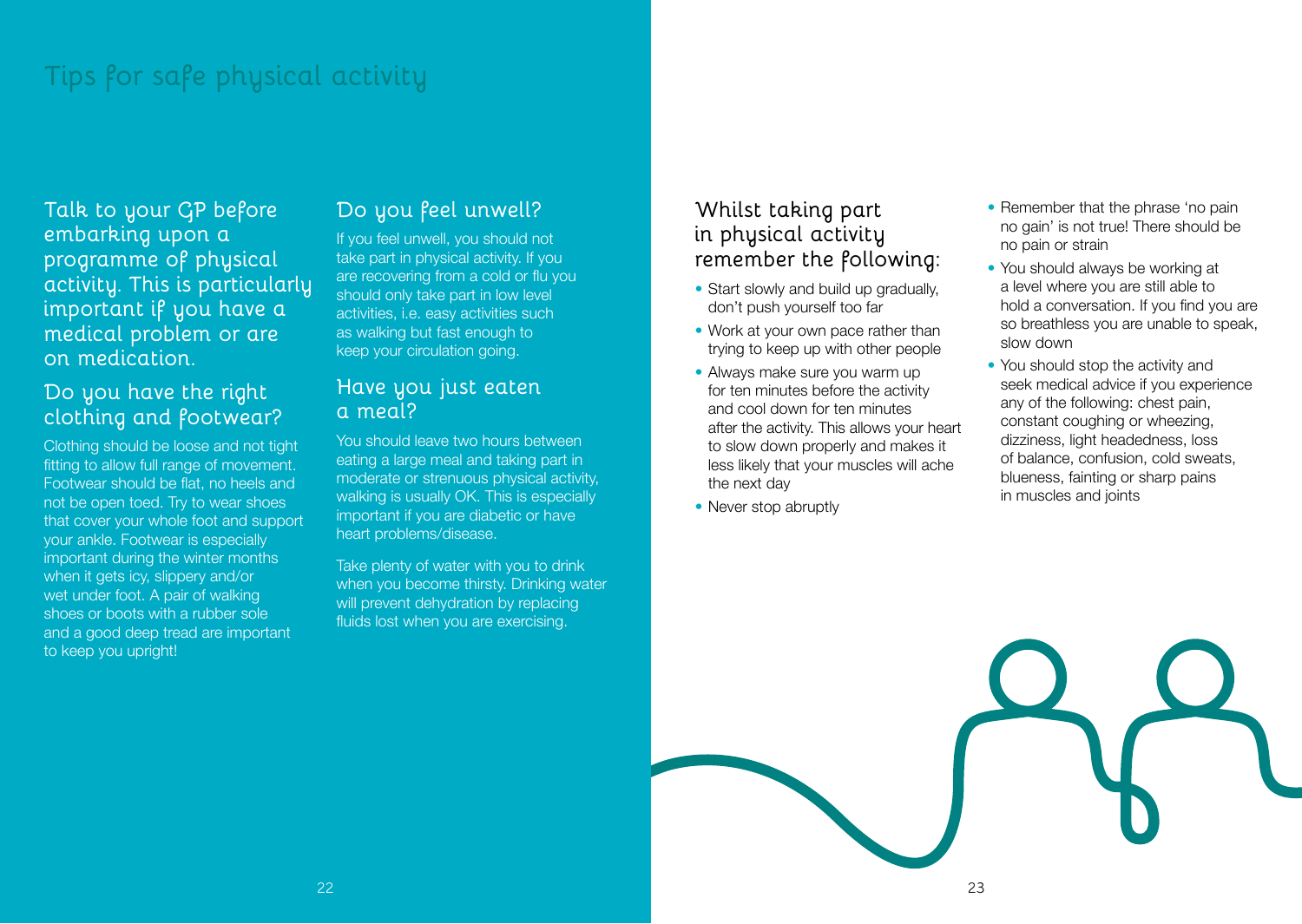**Often, if you are using physical activity to help with a mental health problem, the very nature of that problem can make it hard to get motivated.** 

For example if you are feeling down, it can be a struggle to get up and out every day. Similarly, the side effects of some medications can make you feel tired and lethargic. Here are some tips on how to stay motivated.

#### **Set measurable goals**

Set goals for yourself, giving you something more concrete to work towards. See 'Setting goals' on page 27 to help you do this. You can get a physical activity instructor, Wellbeing Advisor or your support worker to help you work out your goals. This will also help you if you are not sure what activity to start with that matches your level of fitness and what you want to achieve. Get a step-o-meter (pedometer) to check just how active you are. This will measure the number of steps you do in a day. Your target should be 10,000 steps every day (15,000 if you are overweight). When you achieve this you can move onto longer walks.

#### **Start with a friend**

Involve a friend or someone else to take part with you. You can help motivate each other.

However don't be disheartened if they can't make it or quit. Make sure the activity is something you would enjoy on your own too.

#### **Know what to expect**

If you're joining a gym, pay a visit the day before to familiarise yourself with how to get there and get a feel for the place.

You should be given an induction by an instructor on how to use the gym equipment and they can tell you about warm up and cool down exercises. Once you start you can always ask an instructor for help if you are uncertain or want to learn a new activity.

If you join an exercise class try to meet or speak to the tutor before the start of the class.

Plan to take someone with you on the first couple of occasions whilst you familiarise yourself and start to meet new people (a buzz Wellbeing Advisor may be able to help you with this).

#### **Make use of supported activity**

Some mental health services offer physical activity sessions e.g. walks, football or gym sessions. See this as a stepping stone to help you on your way to making use of more public activities. You can ask your support worker or a health trainer to help you find ways to move on.

#### **Don't make excuses**

If you are unable to make time for an activity or exercise session every now and then that's fine, everyone has off days. Some reasons for putting your exercise routine on hold might be: becoming unwell, poor mental health, holidays, changes in life situation, family demands, side effects of medication.

Don't let yourself off too easily though. If you think you could still do some exercise but you have a headache, for example, you can just do a lighter activity or cut down your workout time. At least you are still doing something and you will feel much better afterwards.

#### **Be prepared**

Always have an exercise bag ready with your exercise gear e.g. shoes. water bottle, towel, exercise clothes and a change of clothing. That way if you are well enough you can't make any excuses.

#### **Reward yourself**

Recognise your achievements. It helps if you write them down, you can use the physical activity diary to keep track of your progress. See page 28. Keep a note of your positive feelings/mood and physical changes after any activity you have done. Treat yourself with a healthy reward when you feel comfortable that you have made some positive progress!

#### **Accountability**

Tell someone else who is very positive and supportive of what you are trying to do and how you are going about it. Any type of encouragement will help to keep you motivated.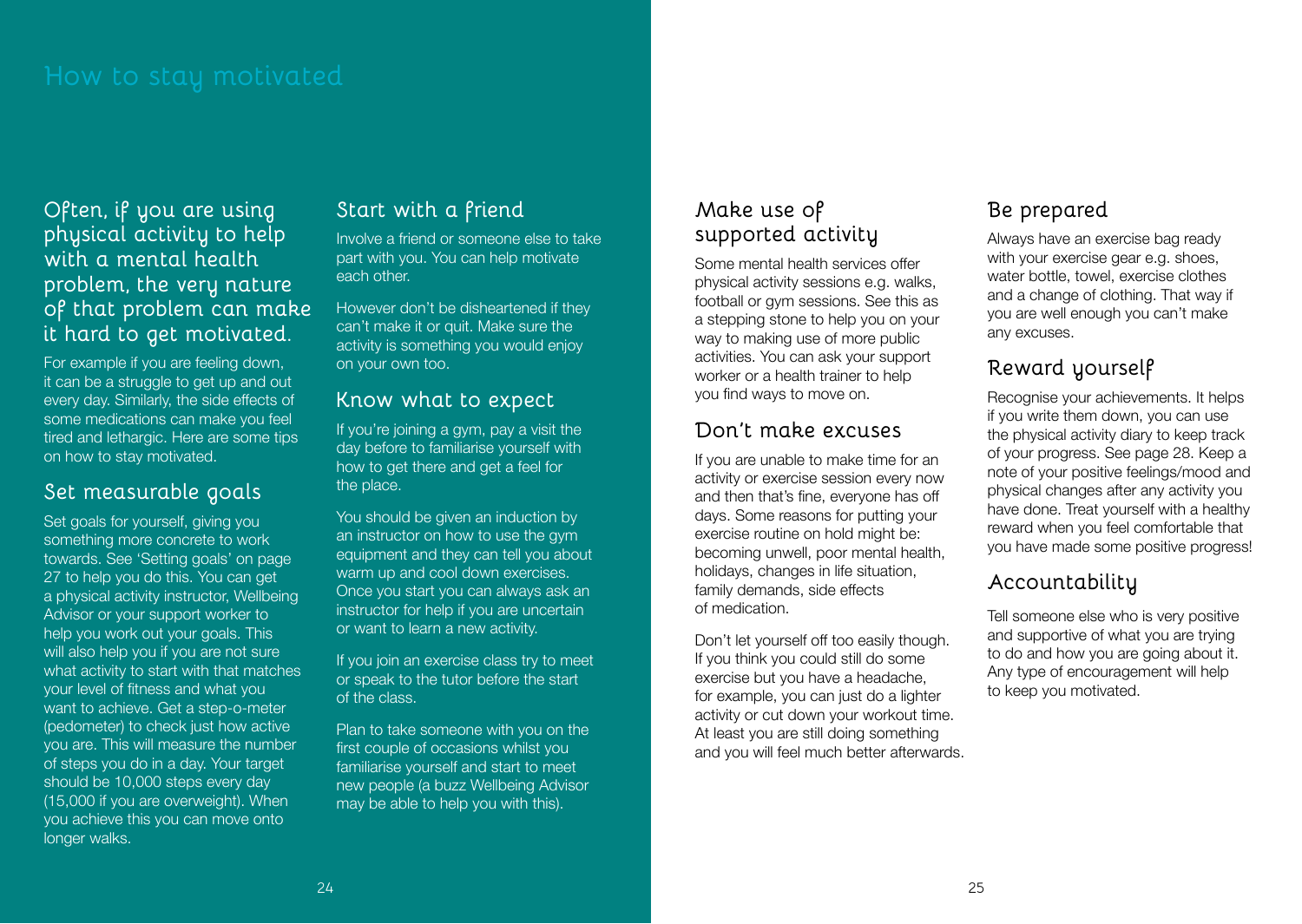# **Setting goals**

#### **It may help to plan some activities and write down what you want to get from them.**

Think of what you want to achieve (this is your long-term goal) and then think of some small steps that will help you achieve this (short-term goals). It will help if your goals are realistic, so that you have a good chance of achieving them and they are easy to measure.

#### **Examples of long-term goals:**

- Get rid of my belly
- • Look slimmer
- Get fitter
- Save money on buses and cars through walking
- Keep up with the kids

**Below is an example of how to plan your goals:**



**Long-term goal:** Lose weight

**Choice of activity:** Walking, jogging, running

**Starting level of fitness:** Unfit

#### **Steps to achieve goal:**

- For first four weeks, for five days each week: in the morning, afternoon and evening carry out five to ten minutes of walking for 30 steps and then jog for ten steps
- After four weeks if ready to progress, for five days each week: in the morning, afternoon and evening carry out ten minutes of walking for two minutes and then jog for 30 seconds



**Use this table to plan any long-term goals that you want to achieve.** 

| Long-term goal:            | Long-term goal:            |
|----------------------------|----------------------------|
| Choice of activity:        | Choice of activity:        |
| Starting level of fitness: | Starting level of fitness: |
| Steps to achieve goal:     | Steps to achieve goal:     |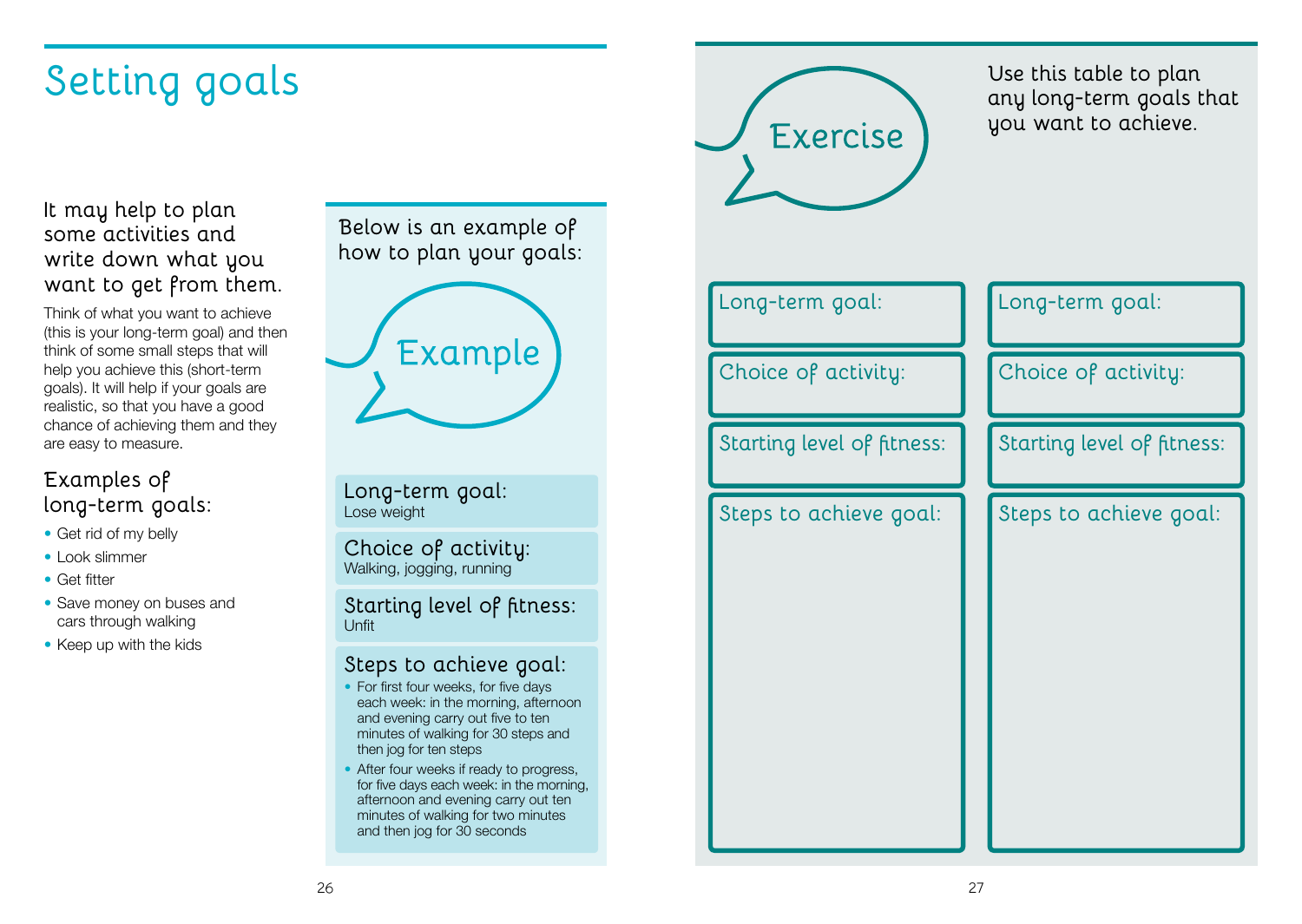#### **Physical activity diary**



The physical activity diary will help you to monitor your progress and reflect back on how well you're doing. It can be motivating to see the progress you have made.

#### **Make note of:**

- When you plan to be physically active
- The type of activity you do
- The length of time you were active for
- Any positive mental or physical changes you notice afterwards





#### **Use this diary to record the level of activity you will do throughout the week.**

Use the example on page 28 to help.